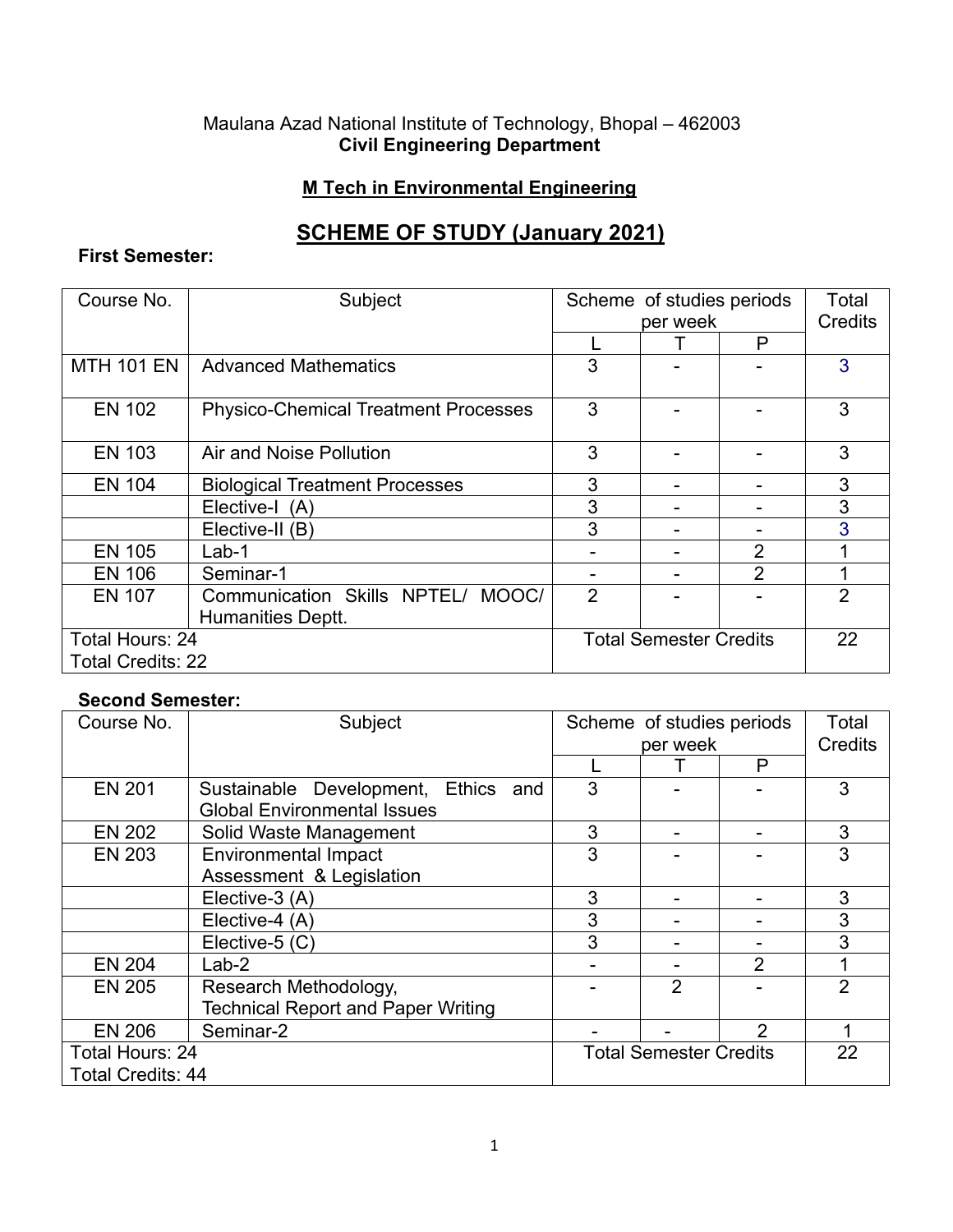#### **Third Semester:**

| Course No.               | <b>Subject</b>              | Scheme of studies periods<br>per week |  |    | Total<br>Credits |
|--------------------------|-----------------------------|---------------------------------------|--|----|------------------|
|                          |                             |                                       |  |    |                  |
| EN 301                   | <b>Dissertation Phase-1</b> | $\overline{\phantom{0}}$              |  | 32 | 16               |
| Total Hours: 32          |                             | <b>Total Semester Credits</b>         |  |    | 16               |
| <b>Total Credits: 60</b> |                             |                                       |  |    |                  |

## **Fourth Semester:**

| Course No.               | Subject                     | Scheme of studies periods     |  |        | Total |
|--------------------------|-----------------------------|-------------------------------|--|--------|-------|
|                          |                             | per week                      |  | Credit |       |
|                          |                             |                               |  |        |       |
| EN 401                   | <b>Dissertation Phase-2</b> | $\overline{\phantom{a}}$      |  | 40     | 20    |
| Total Hours: 40          |                             | <b>Total Semester Credits</b> |  |        | 20    |
| <b>Total Credits: 80</b> |                             |                               |  |        |       |